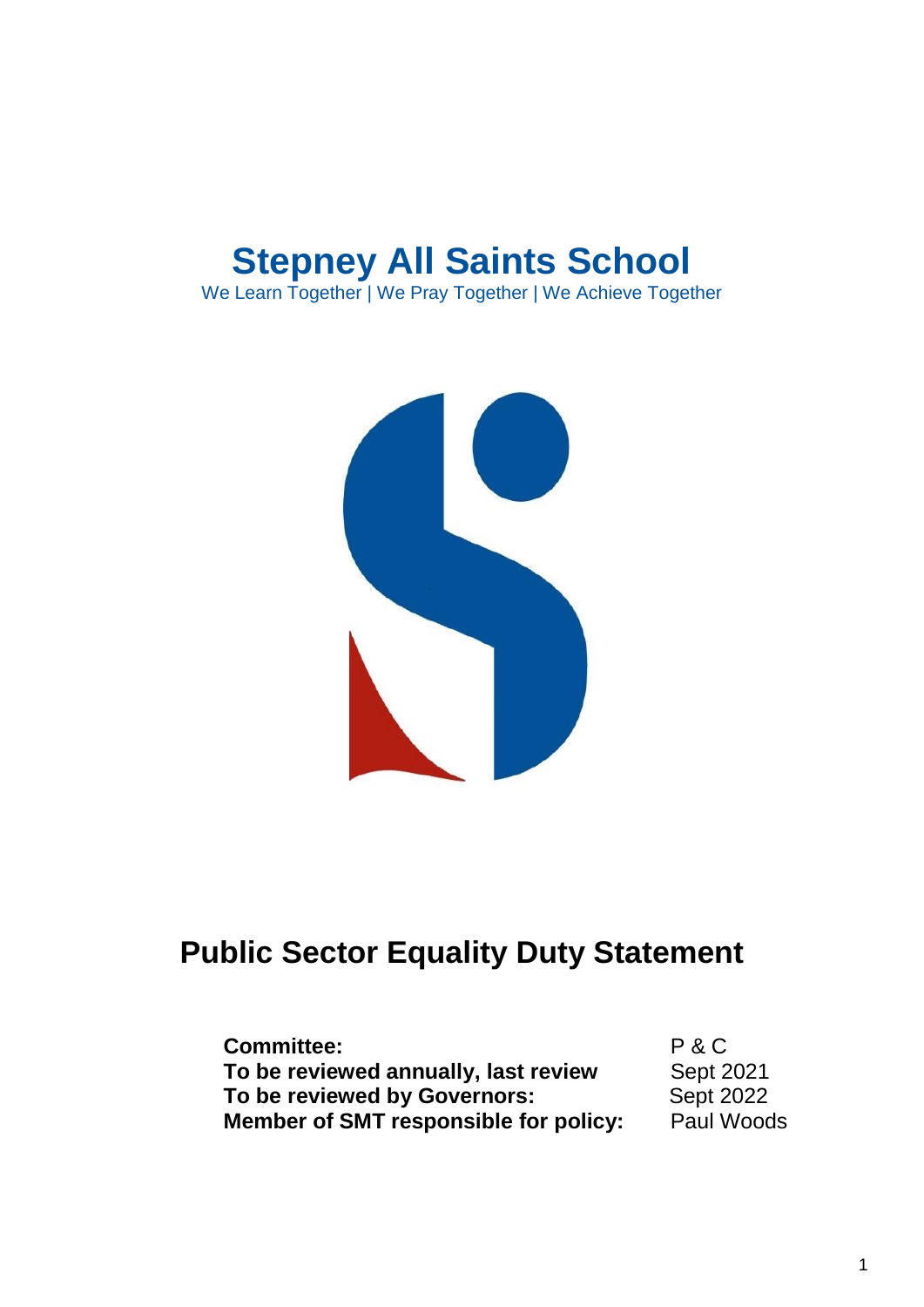## **Public Sector Equality Duty Statement** *(Updated Sept 2021)*

#### **Mission Statement**

Our vision is underpinned by the Bible, 'do unto others as you would have them do unto you' Luke 6:31 and as such one of our main aims is to ensure "respect for all" throughout the school so that:

- everyone feels valued
- everyone feels cared for
- there is a climate of forgiveness
- tolerance is promoted
- everyone is enabled to be confident and independent in their learning.

We hope that everyone feels invited to take part in prayer and worship. Our aim is to promote confidence, high aspiration, high academic achievement.

#### **Action Plan**

Our action plan covers a four-year period from September 2017 and is published as part of the school's duties under the Public Sector Equality Duty (2011). It integrates our statutory duties in relation to those with protected characteristics, as defined by the Equality Act (2010) which covers:

- Age
- Race
- Sex
- **Disability**
- Sexual Orientation
- Religion or Belief
- Gender Reassignment
- Pregnancy and Maternity
- Marriage and Civil Partnerships

The duties cover staff, students, governors and people using the services of the school such as parents.

#### **Compliance with the Equality Act 2010**

Examples of the work to ensure we meet our equality duty at Stepney All Saints Secondary School.

- The school has a diverse workforce and an equality statement is included on all vacancy adverts.
- The school provides training to all staff to outline the requirements of the Equality Act 2010 and the school's Public Sector Equality Duties.
- Information is provided to the Local Authority about workforce diversity as part of the School Census.
- The school monitors student attendance, punctuality and performance using a variety of methods including:
	- tracking of individual pupil's progress
	- tracking of groups e.g. pupil premium
	- ASP (Analyse School Performance)
- Students, parents and staff are surveyed. Recommendations from these surveys feed into action planning.
- Lessons incorporate British values. The school is committed to ensuring that our students grow into adults ready and willing to take their place in society as responsible and caring citizens. The guiding principles of our focus on British values are that:
	- all individuals are of equal value
	- similarities and differences, whether individual or group characteristics, are recognised, respected and celebrated
	- we foster positive relationships and a shared sense of cohesion and belonging
	- we treat all candidates and staff equally in recruitment, retention and development
	- we work to reduce and remove inequalities and barriers that exist
	- we actively respect and promote the rule of law and democratic processes.
- PSHE / Citizenship lessons include equality topics, including racism and discrimination based on faith or sexuality.
- The school's policies are reviewed to make sure that they comply with the Equality Act 2010.
- CPD covers areas relating to our public-sector equality duty including training on areas ranging from managing medical needs to gendered behaviour.
- Daily prayer and assemblies cover equality issues e.g. gender equality, LGBTQ, well-being, etc.
- The school has an active Equality Group. Students run initiatives and promote equality within the